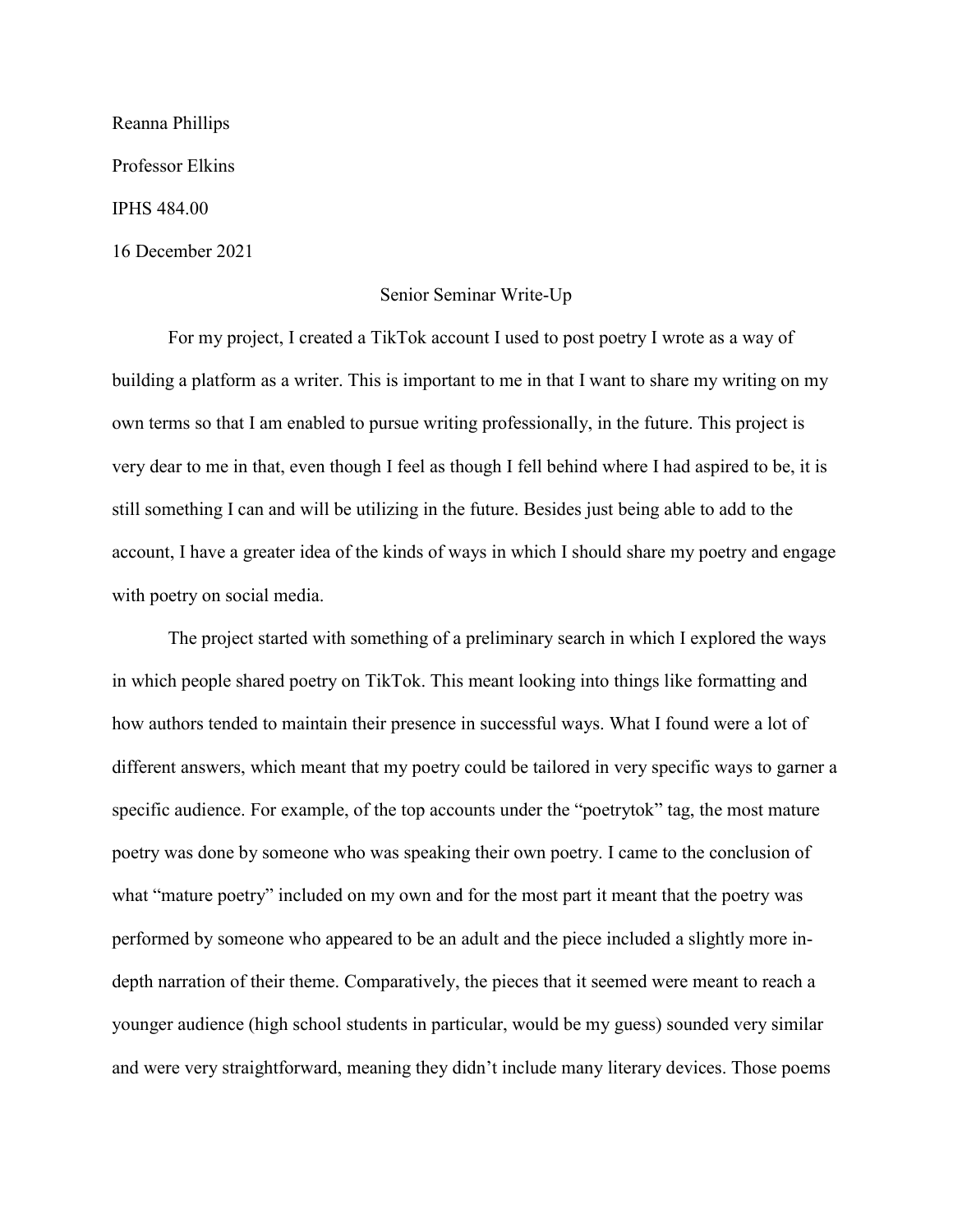tended to use moving backgrounds with text overlayed on top. In the end, I chose to use the format of the latter while maintaining a mature writing style. This was because, after some experimentation, the format was the least tedious, looked stylistically cleaner, and made for a wider audience. The only issue with this is that my first video, the one that did the best, the video is very obviously stylistically different. I think it can still be something I experiment with as the difference in interaction can be attributed to a number of different reasons besides just style, such as time of day that the poem was posted, the days since last posted a poem, or even just the quality of the poem.

As someone who has also gone viral on a small scale before and therefore been part of a community on a small section of TikTik, I also understood that finding other poets would be an important part of gaining momentum on social media. Having "mutuals" would make it easier to solidify a sense of community in which people are better able to support the art of the people with similar interests and styles as well as being able to reach the audiences of those people. Unfortunately, I wasn't able to do this as much as I would have liked to and that is in no small part due to the difference in format that I chose. There is one other poet who I now tend to support the work of and who interacts with my work as well but going forward, this is something to work on.

The poems I shared are as follows:

#### *1. Hard To Love*

There are days when I remember that I am hard to love. That my heart is a little too tired to remember how to give properly, a little too heavy to hold and really, it wasn't your fault. I don't know how to be loved in the ways that matter.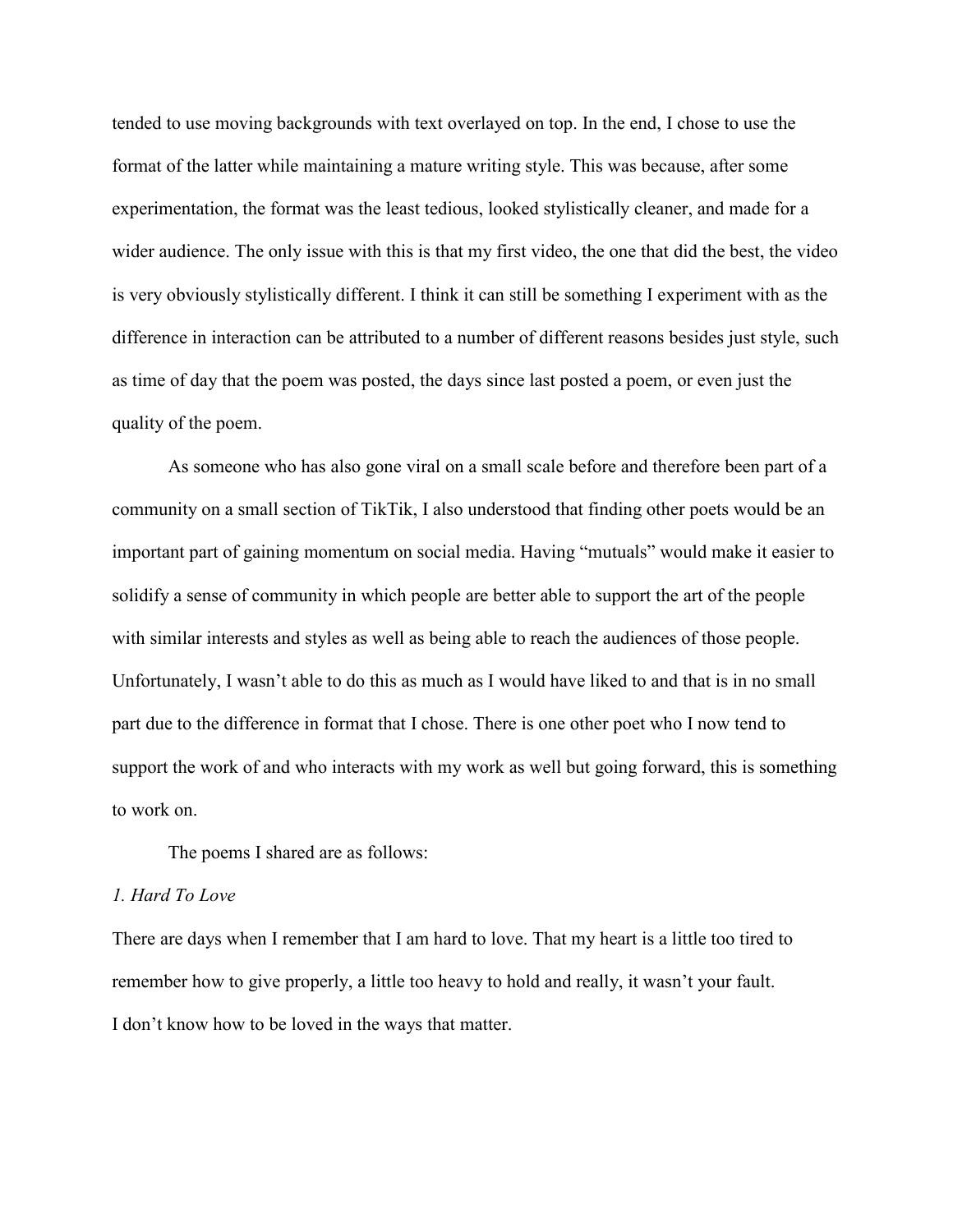If I could be purely, truly, and incandescently happy, it would not torture you to love me. If I could have one sunrise feel just a little warmer, I would know that being loved by you was worth it in the end.

## *2. Paper Girls*

Paper girls taught me how to catch each untouchable feeling in the empty space between my skin and bones: let it sink beneath my skin, let it make a home to ache in.

I have molded myself around the habits of imperfect paper girls who will become perfect, pretty, paper girls. Try to be pretty paper thin, try harder to ignore my imperfect paper skin, and beg to be loved by pretty paper boys that love perfect pretty paper girls.

# *3. Breathe*

No one has ever taught me what it is like to breath e and so I was born chasing each breath. I've caught and counted each broken sigh before letting them fall between my fingers and in line with the wind. She demands payment for each bit of oxygen I have stolen and hidden and saved for when I have run out of pressure to make my lungs work again. Once I have forgotten how to breathe, I will chase another breath and hope that it will teach me peace.

#### 4. Penance

Today the world will end.

I will drown beneath the waves of my last baptism and if you have loved me , you will not ask me to swim.

I have lived my hell of chasing kindness and seeking goodness and I have lost all memory of what it must be like to float

If the water should make heavy my lungs and quiet my heart, it is because I am not sorry to have loved her.

# 5. The Laurel Tree

If I should find myself asking for one lonely day, it would be so that I can talk to the flowers beneath the laurel tree.